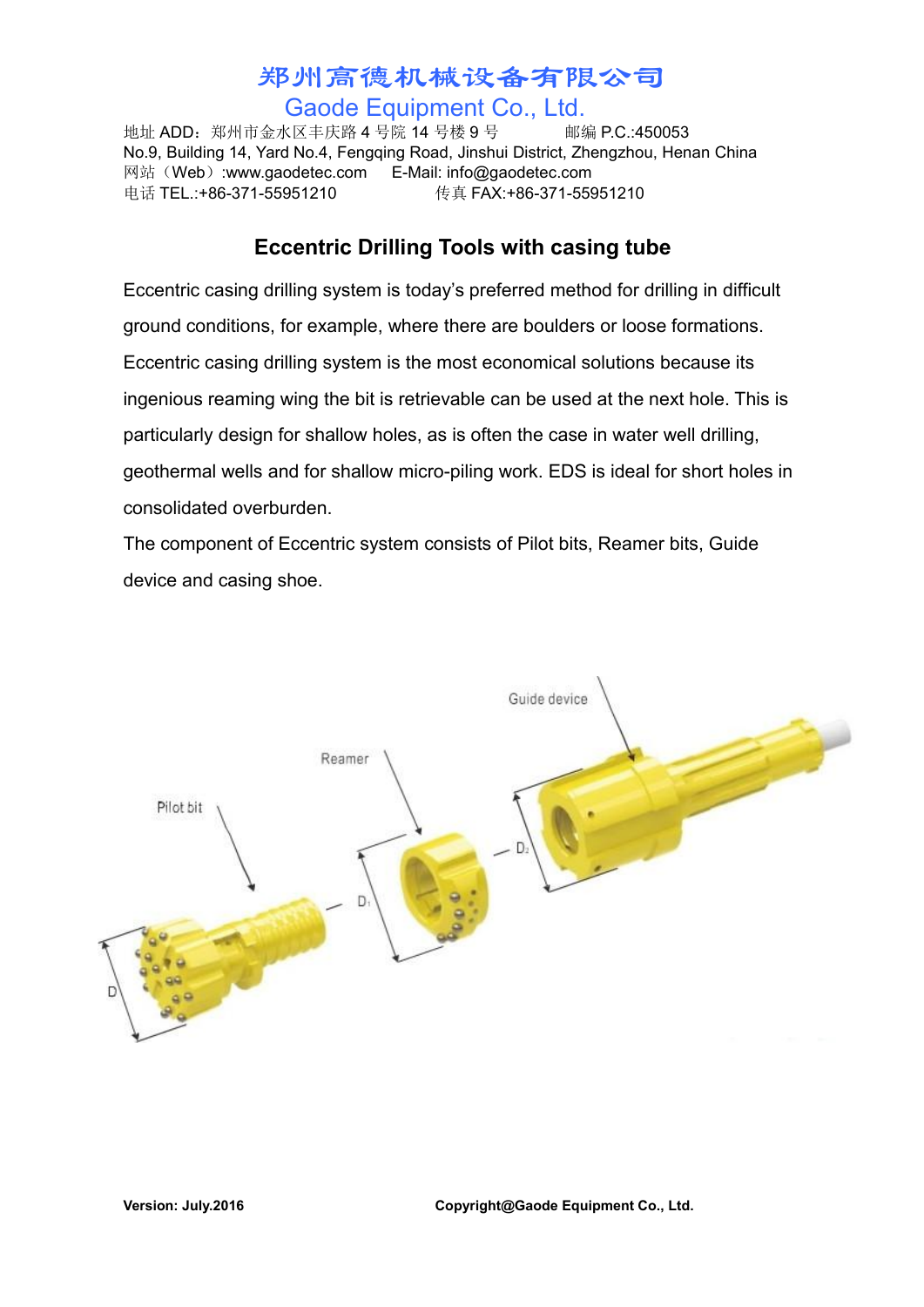## 郑州高德机械设备有限公司 Gaode Equipment Co., Ltd.

地址 ADD:郑州市金水区丰庆路 4 号院 14 号楼 9 号 邮编 P.C.:450053 No.9, Building 14, Yard No.4, Fengqing Road, Jinshui District, Zhengzhou, Henan China 网站(Web):www.gaodetec.com E-Mail: info@gaodetec.com 电话 TEL.:+86-371-55951210 传真 FAX:+86-371-55951210



Eccentric Drilling tools with casing tube step-by-step



1. When drilling, the PGZ reamer swings out and drills a hole wide enough for the casing tube to slide down behind the reamer 2. When required depth is reached, the drill is reversed and the reamer swings in, allowing the bit to pass through the casing.



4. Casing tube is pulled out directly or fixed atthe bottom of the hole by means of cement grout or other agglutinant.

5. Drilling continues to the desired depth using conventional DTH equipment.



**Version: July.2016 Copyright@Gaode Equipment Co., Ltd.**